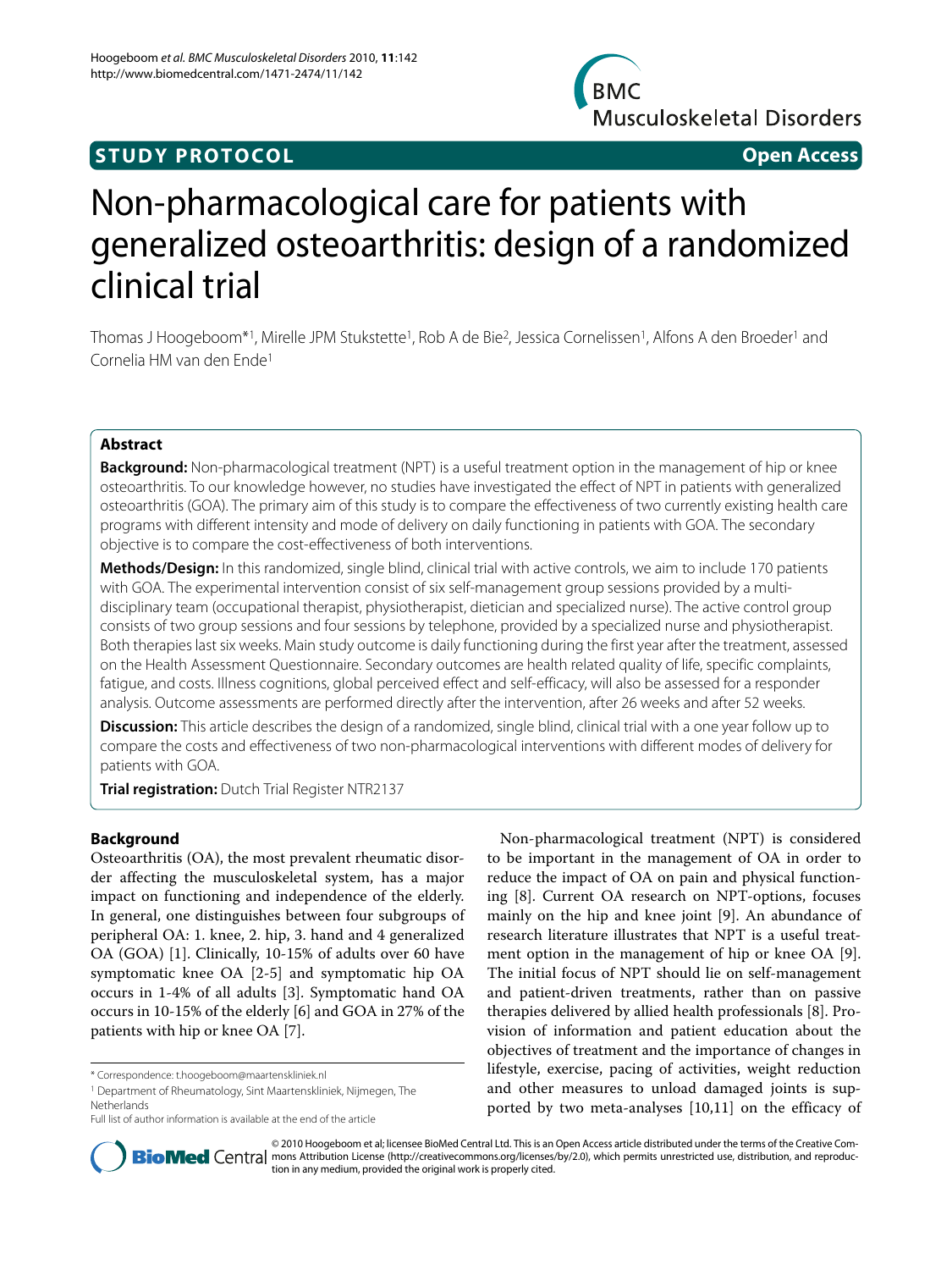non-pharmacological interventions in chronic diseases. Increasing the functional capacity [\[12-](#page-9-10)[14](#page-9-11)] and encouraging the patient to undertake and maintain regular exercise [[15](#page-9-12)] have also been found effective.

There is lack of evidence concerning the optimum mode of care delivery. The more traditional face-to-face contact is by far the most evaluated type of therapy delivery. However, telephone contact aimed at promoting selfcare appears to be more cost-efficient [\[16\]](#page-9-13) and has also been associated with improvements in joint pain [\[17](#page-9-14),[18](#page-9-15)] and physical function [\[18](#page-9-15)] for up to a year in patients with knee OA. Moreover, in a recent study by Eakon et al (2009) telephone counselling was suggested a feasible mode of delivering lifestyle interventions to patients with chronic conditions and demonstrated modest improvements in diet and physical activity [[19\]](#page-9-16).

To our knowledge, only one study investigated the effect of a non-pharmacological intervention in the management of GOA [\[20](#page-9-17)]. However, in this study all GOApatients recently underwent major joint replacement, therefore the results of this study cannot be generalized to a population in which joint replacement is not (yet) an option. Taking into account a. the extensive body of literature on NPT for hip or knee OA, b. the substantial group of patients and c. the fact OA in multiple joints is more disabling than in one joint [[21-](#page-9-18)[23\]](#page-9-19), it is remarkable that research on the efficacy of NPT options in GOA is hitherto neglected.

Considering the latter, we infer that the development and evaluation of a treatment programme is warranted. To do so, we installed an expert group consisting of a physiotherapist, an occupational therapist, a specialized nurse, a rheumatologist and two researchers, all of whom have extensive experience with GOA patients. Consequently, the expert group systematically conceptualized a definition of GOA and a treatment programme tailored to the needs of patients with GOA and based on recommendations for the management of hip and knee OA [\[8](#page-9-6)[,9](#page-9-7)] and on the clinical experience of the health care providers. This resulted in a best-evidence, multi-disciplinary treatment programme. Since there is no information about the optimal treatment intensity and mode of delivery, we decided to compare the effectiveness of a fully supervised multi-disciplinary program to an active control [[24\]](#page-9-20) (i.e. a telephone monitored program combined with two supervised contact moments). Due to the complex nature of GOA and the fact that guidelines for hip and knee OA recommend multiple NPT modalities, both interventions are multi-disciplinary [[8\]](#page-9-6). We hypothesize that both programmes have beneficial effects on the patients' quality of life and ability to cope with their disease, however we expect the face-to-face programme to be superior with respect to daily functioning to the telephone programme.

The primary aim of this study is to compare the effectiveness of a supervised multi-disciplinary programme to an active control on daily functioning in patients with GOA during the first year after treatment. Secondary aims of the study are to investigate the short-term effects of interventions and to compare the cost-effectiveness of both interventions.

## **Methods/Design**

A pragmatic randomized, single blind, clinical, superiority trial with active controls will be used to study the aforementioned aims. The study will be performed at the outpatient rheumatology departments of the Sint Maartenskliniek Hospitals in the cities of Woerden and Nijmegen in The Netherlands. Both centres have piloted the interventions and in both centres, rooms well equipped for group based treatments are available.

Patients - referred by their rheumatologist to the outpatient department for multi-disciplinary NPT - eligible for both the GOA health care program and the trial are informed about the trial. Subsequently, consenting patients are randomly allocated to one of the two groups and followed by questionnaires for a total of 52 weeks (figure [1](#page-2-0)).

The trial has been reviewed by the Institutional Review Board of the University Medical Centre Nijmegen (protocol number 2009/290) and they concluded that the study did not fall within the remit of the Medical Research Involving Human Subjects Act. So the study can be carried out (in the Netherlands) without an approval by an accredited ethical board.

## **Eligibility Criteria**

Men and women ( $\geq 18$  years old) are eligible to enter the trial if they are diagnosed with GOA (see our definition in the following paragraph), motivated to alter their lifestyle (assessed by a standardized set of questions), willing to participate in a group and able to comply with the planned time schedule of both treatment conditions. Patients are excluded when they are 1. awaiting surgery, 2. already participated unsuccessfully in a self-management program, 3. are considered not to be able to participate in a group due to limited psychological functioning (on the basis of clinical judgment of a psychologist), 4. are illiterate, 5. are not capable of communicating in Dutch or 6. are incapable of coming to the hospital.

From the patients who were in principle eligible considering the in- and exclusion criteria but decided not to participate in the study, baseline demographics (ie. age and sex) will be gathered, to assess possible selection bias.

## **Definition of GOA**

In the abovementioned inclusion criteria we mentioned that patients must be diagnosed with GOA. However, no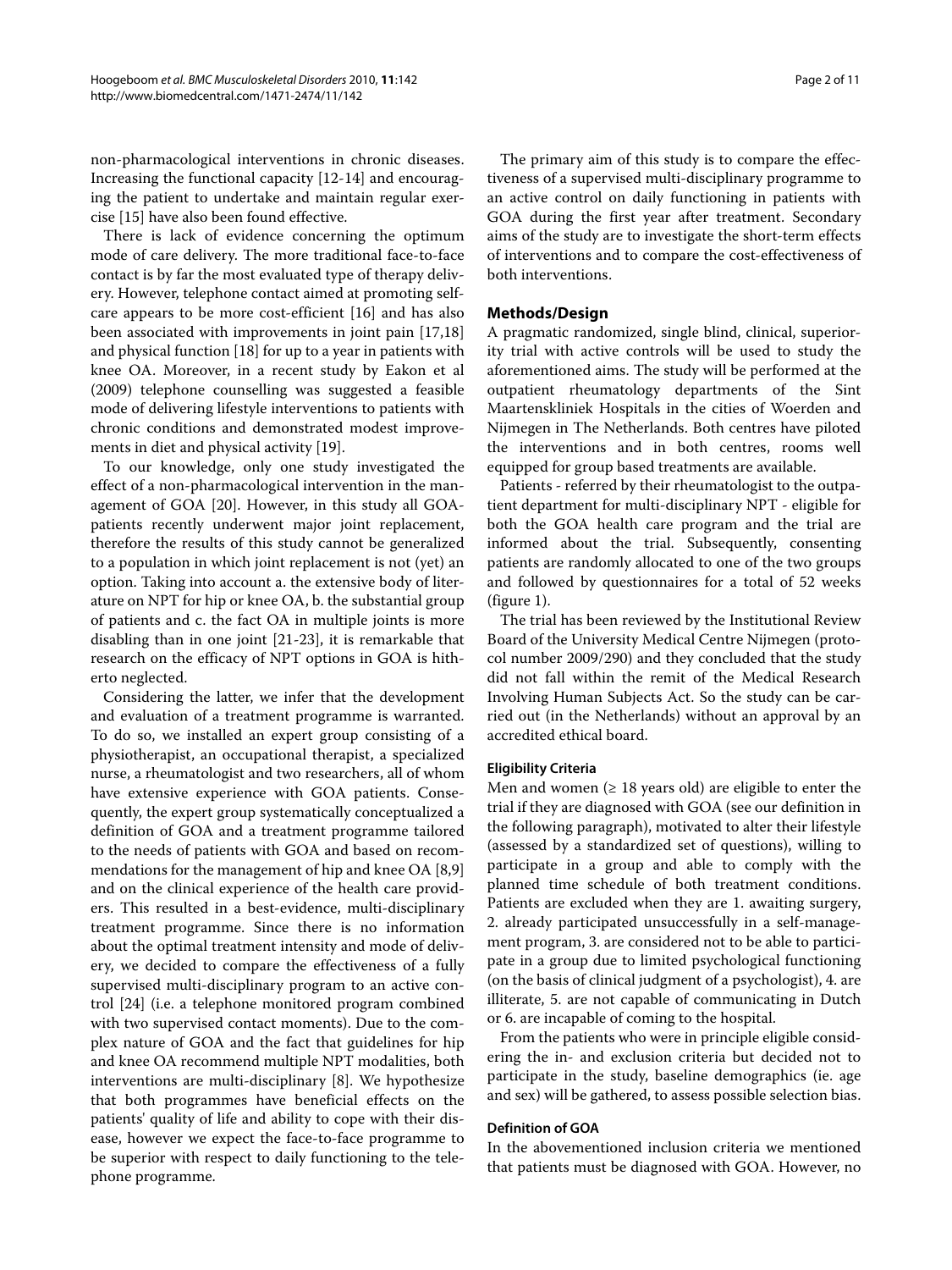Hoogeboom et al. BMC Musculoskeletal Disorders 2010, **11**:142 http://www.biomedcentral.com/1471-2474/11/142

<span id="page-2-0"></span>

uniform GOA definition is available in the literature. A pragmatic literature search elicited numerous definitions for GOA [\[7](#page-9-5)[,25](#page-9-21)-[33\]](#page-9-22), mainly used in genetic studies and for the greater part based on patterns of distribution of joints with radiological changes.

In clinical practice the term GOA refers to the combination of clinical symptoms and radiographic changes in multiple joints which can be attributed to OA as obtaining a full picture of radiological changes in all joints is not feasible nor desirable in clinical practice. For the purpose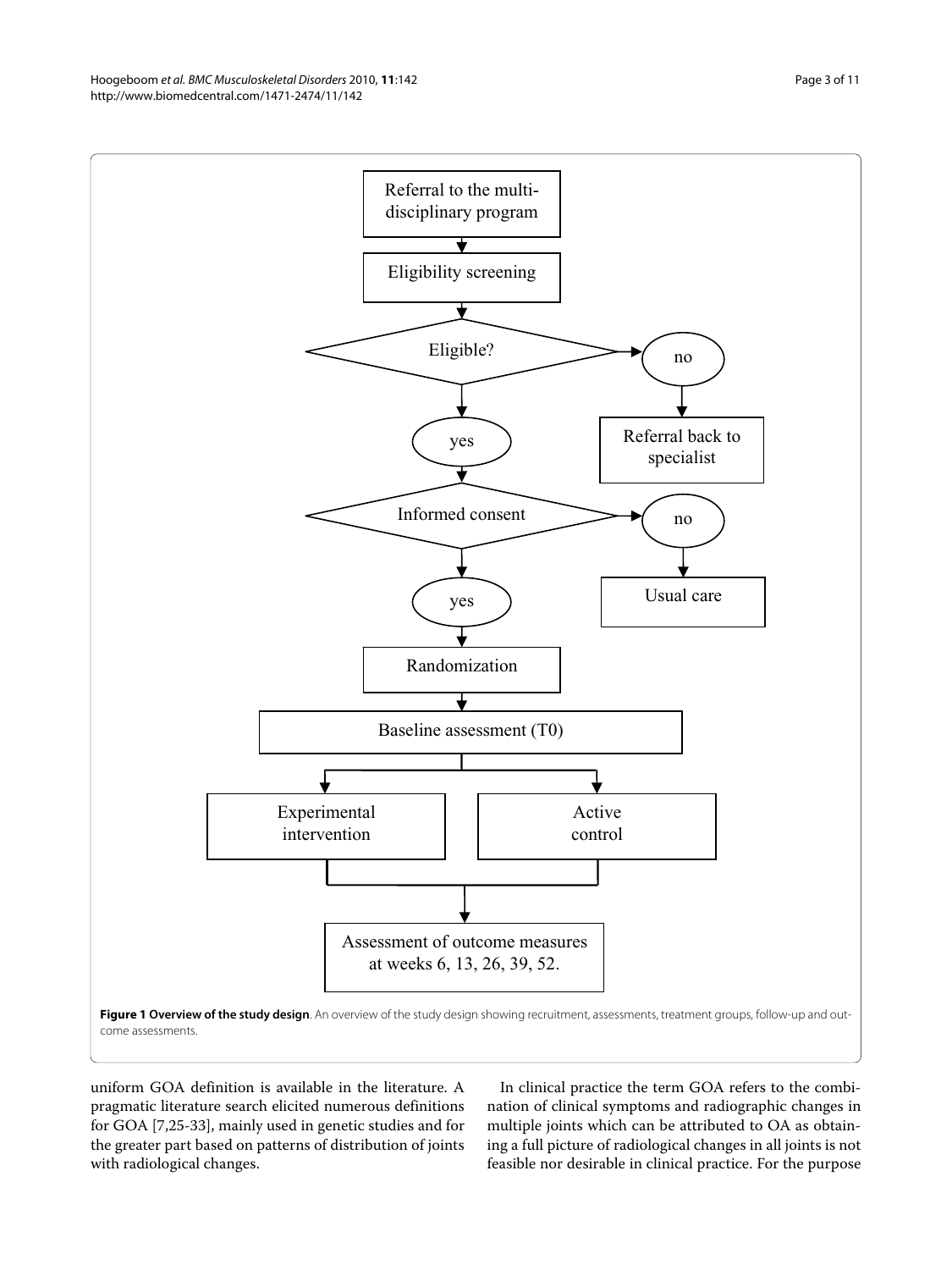of this project we formulated a pragmatic definition of GOA based upon literature findings and on the basis of consensus of several clinicians and health professionals with experience in patients with GOA. In our definition signs and symptoms are combined with radiological changes. In this project a patient is defined as having GOA if he or she complies with the following three conditions:

a. experiencing complaints in three or more groups of joints, and;

b. having at least two objective signs that indicate OA in at least two joints (objective signs indicating OA are malalignment, palpable osteophytes/nodules, crepitations over the full range of motion, and limited range of motion or radiographic signs including the presence of joint space narrowing and/or osteophytes, and;

c. is limited in daily functioning (Health Assessment Questionnaire score [[34](#page-10-0)] > 0.5).

## **Interventions**

During a six-week treatment period, patients will receive one of the following two treatment programs:

- Interdisciplinary, group-based, self-management program (experimental intervention);

- Telephone-based, self-management program (active control).

Both pilot tested interventions were developed from a clinical and pragmatic perspective, meaning that both interventions had to be useful and feasible in clinical practice. This resulted in two, for patients and health care providers satisfactory, interventions. However, from a research perspective lack of contrast between both interventions might be observed. To further elaborate differences between groups, we depicted a specific overview of the content of the non-pharmacological treatment in both arms in figure [2,](#page-4-0) according to the recommendations of Perera *et al* 2007 [\[35](#page-10-1)].

For both interventions, manuals and standardized presentations were created. At baseline and every six months, all care providers assemble to assess and enhance the adherence with the treatment protocols.

## *Experimental intervention group*

Patients (eight per group) allocated to the experimental intervention group attend six therapeutic group sessions and one group evaluation. During these six sessions patients aim to improve daily functioning by optimising their current lifestyle (i.e. physical activity and diet) and by enhancing self-efficacy to control the consequences of the disease in everyday life (i.e. activity pacing, pain management and daily functioning). To enhance patients' selfefficacy the 5As model of behaviour change counselling is used, which is an evidence-based approach appropriate

for a broad range of different behaviours and health conditions. The 5As consists of: Assessing patient level of behaviour, beliefs and motivation; Advising the patient based upon personal health risks; Agreeing with the patient on a realistic set of goals; Assisting to anticipate barriers and develop a specific action plan; and Arranging follow-up support [\[36\]](#page-10-2). The following example might illustrate the use of the 5As model. A participant wears a pedometer to elicit his/her physical activity level (A1). Together with the health care provider, the patient discusses the outcome (A2) and set a goal to increase the level of physical activity (A3). Both the health care provider and the patient must believe the goal is adequate (A3) and realistic (A4). Consequently, patient and therapist closely monitor the personal goals (A5). In addition to the self-management programme, patients are also enrolled in an exercise programme aimed to 1. improve the quality of movement and 2. implement the learned exercises in the home situation.

## *Active control group*

Patients enrolled in the active control group, attend two group sessions (eight patients per group) and are further monitored through four telephone contacts [\[37](#page-10-3)]. As per with the experimental intervention, the active control group aims to optimise the patients' current lifestyle (i.e. physical activity and diet) and to enhance the patients' self-efficacy to control the disease (i.e. activity pacing, pain management and daily functioning). Again, all patients set personal goals on the abovementioned items. Progress on these personal goals will be monitored by the health care provider through planned telephone contact. Patients are asked to self-monitor their own health-status [[37\]](#page-10-3), by filling out activity and dietary diaries.

## **Health care providers**

A total of 14 health care providers (five physiotherapists, three occupational therapists, five specialized nurses, and one dietician) are involved in the therapy sessions. All health care providers are specialized in the management of patients with musculoskeletal disorders and have experience in teaching self-management principles to groups. Moreover, all care providers took the course 'motivational interviewing'.

The experimental intervention will be provided by one of three physiotherapists, one of three occupational therapists, one of two specialized nurses and one dietician. In the active control group, the two group sessions are provided by one of two physiotherapists and two of three specialized nurses. The telephone contact will be provided by the specialized nurses. Assignment of health care providers to the therapy programs was done on basis of availability.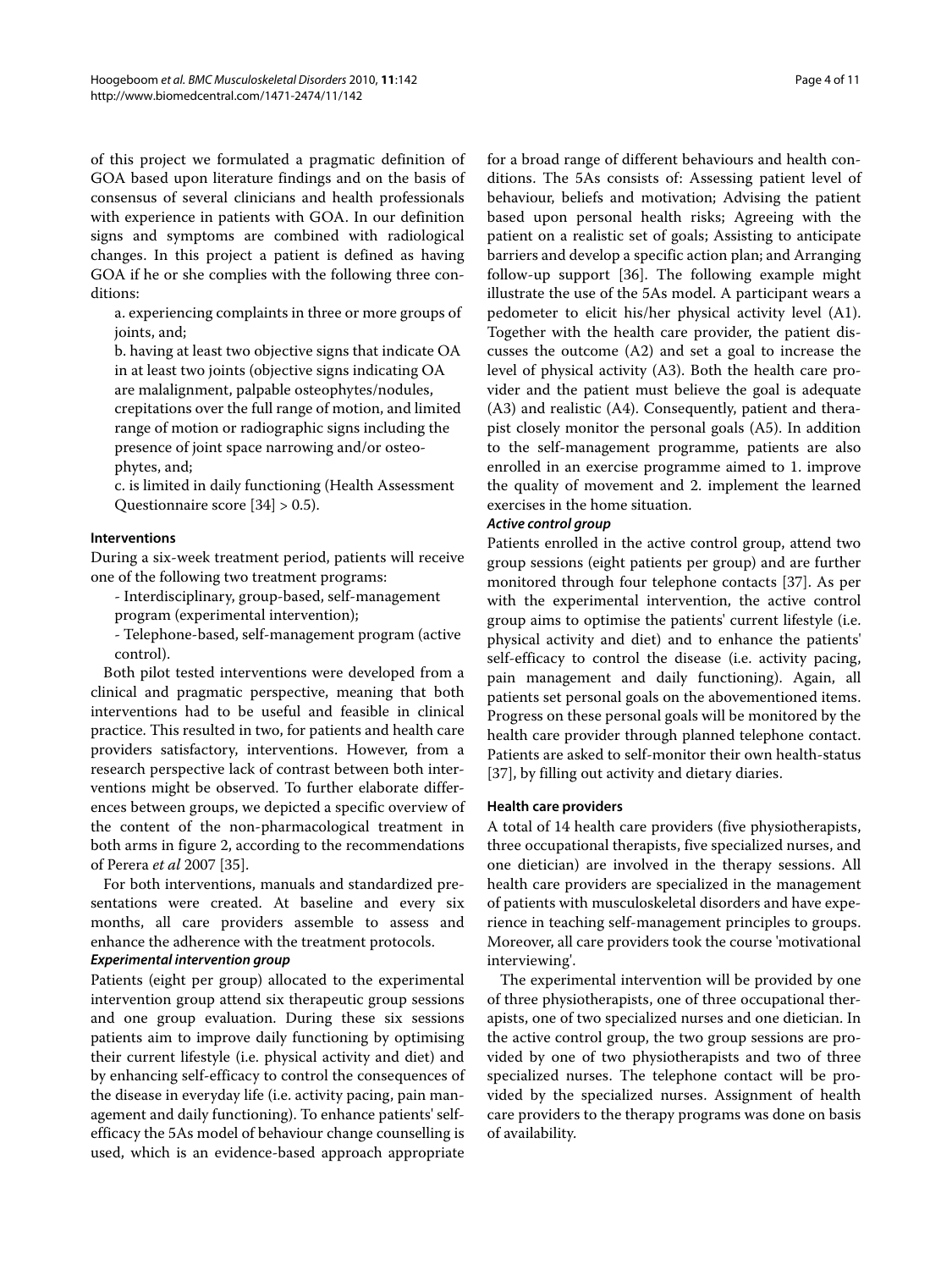<span id="page-4-0"></span>

| <b>Timeline</b>                     |                                          | <b>Experimental intervention</b>                                            | <b>Active control</b>                                                                                                            |  |
|-------------------------------------|------------------------------------------|-----------------------------------------------------------------------------|----------------------------------------------------------------------------------------------------------------------------------|--|
|                                     |                                          | General intake by PT and OT                                                 |                                                                                                                                  |  |
|                                     | <b>Eligibility assessment</b>            |                                                                             |                                                                                                                                  |  |
|                                     | <b>Baseline assessment</b>               |                                                                             |                                                                                                                                  |  |
| <b>Randomisation</b>                |                                          |                                                                             |                                                                                                                                  |  |
| Week 1a                             |                                          | $\binom{b}{b}$<br>$\left( \mathsf{a}\right)$<br>a                           | $\left[\mathsf{b}\right]$<br>$(\mathsf{c})$<br>$\left[ \begin{array}{c} a \end{array} \right]$<br>d<br>$\mathbf{f}$<br>$\bullet$ |  |
| Week 1b                             |                                          | $\bf (d)$<br>$\left( \mathsf{c}\right)$<br>b<br>a                           | f                                                                                                                                |  |
| Week 2a                             |                                          | $\left( \mathsf{e}\right)$<br> c <br>a                                      |                                                                                                                                  |  |
| Week 2b                             |                                          | $\left( \mathbf{e} \right)$<br>$\mathbf{c}$<br>$\overline{\mathsf{d}}$<br>b | f                                                                                                                                |  |
| Week 3                              |                                          | $\left(\mathsf{f}\right)$<br>$\mathsf{d}$<br>$\mathbf{c}$                   | $\mathbf{c}$<br>$\mathsf{d}$                                                                                                     |  |
| Week 4                              |                                          | $\mathbf b$<br> c <br>$\mathsf{d}$                                          | $\overline{f}$                                                                                                                   |  |
| Week 6                              |                                          | $\mathbf{e}$                                                                | f<br>$\mathbf{e}$                                                                                                                |  |
|                                     |                                          | <b>Measurement of outcomes</b>                                              |                                                                                                                                  |  |
| $\left(\widehat{\mathbf{a}}\right)$ |                                          | Group education on the health care program, diaries and expectations.       |                                                                                                                                  |  |
| $\left( \mathsf{b}\right)$          |                                          | Group education on osteoarthritis, pain and medication.                     |                                                                                                                                  |  |
| a                                   | General exercise program.                |                                                                             |                                                                                                                                  |  |
| $\left( \mathsf{c}\right)$          | Group education about physical activity. |                                                                             |                                                                                                                                  |  |
| $\mathsf{d}$                        | Group education on activity pacing.      |                                                                             |                                                                                                                                  |  |
| $\boldsymbol{\mathsf{b}}$           | Recreational activity.                   |                                                                             |                                                                                                                                  |  |
| $\mathbf{c}$                        |                                          | Group based monitoring of personal goals.                                   |                                                                                                                                  |  |
| $\left( \mathsf{e}\right)$          | Group education on food consumption.     |                                                                             |                                                                                                                                  |  |
| d                                   |                                          | Specific exercise program, based upon the PSK-scores.                       |                                                                                                                                  |  |
| $\left(\mathsf{f}\right)$           |                                          | Group education on acceptance and helplessness.                             |                                                                                                                                  |  |
| $\mathbf{e}$                        |                                          | Evaluation and setting goals for the future.                                |                                                                                                                                  |  |
| f                                   |                                          | Monitoring of personal goals via telephone by specialized nurse.            |                                                                                                                                  |  |

**Figure 2 Graphical depiction of the two self-management interventions**. Abbreviations: PSK = Patient Specific Complaints, PT = physiotherapist, OT = occupational therapist.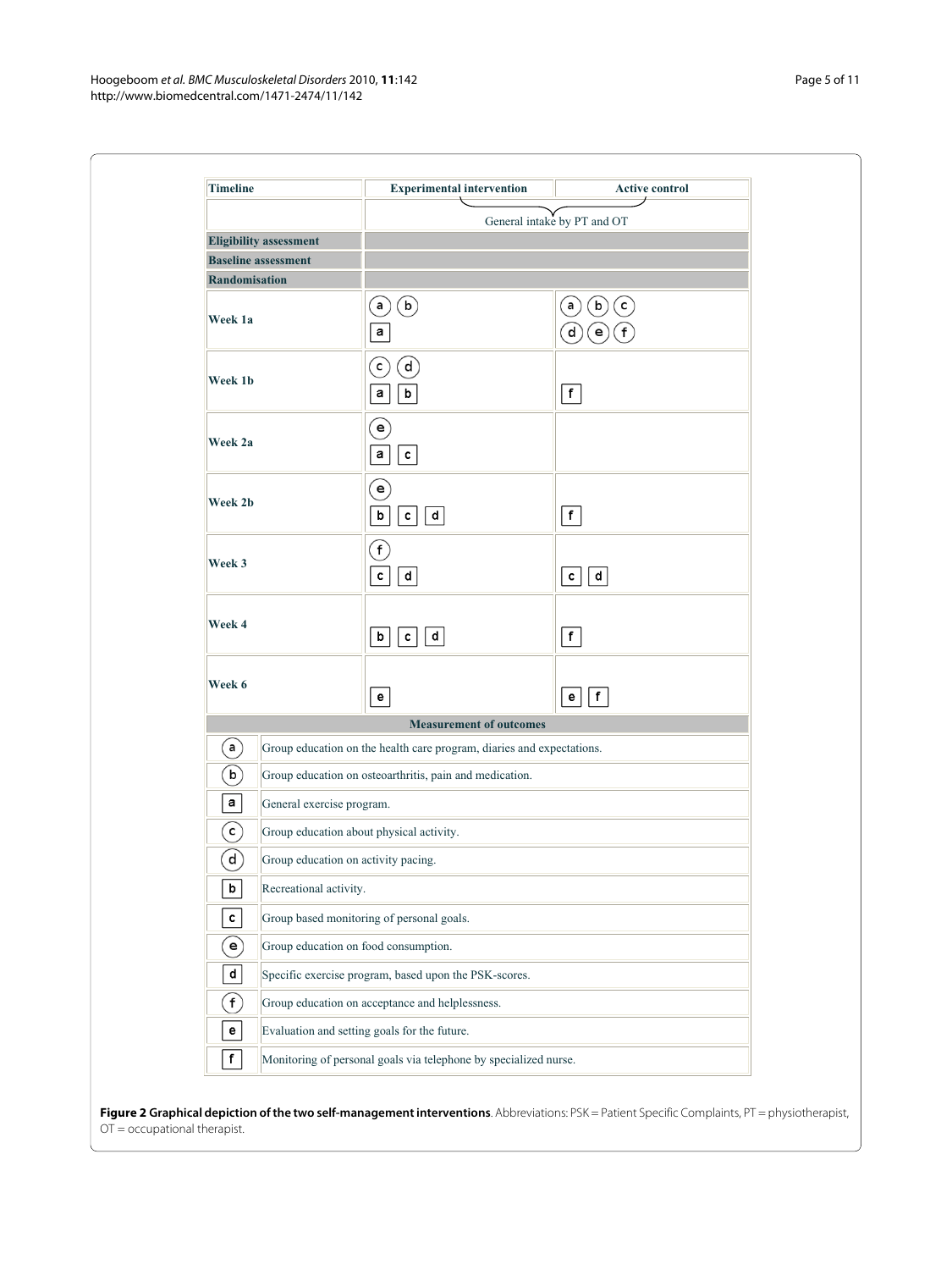## **Primary outcome** *Daily functioning*

The primary outcome of the study is the Stanford Health Assessment Questionnaire (HAQ) Disability Index during the first year after treatment [\[34](#page-10-0)[,38](#page-10-4)]. The HAQ is an independent patient-reported outcome questionnaire containing 20 questions, covering eight domains of activities of daily living. For each item, there is a four-level response set that is scored from 0 to 3, with higher scores indicating more disability ( $0 =$  without any difficulty;  $1 =$ with some difficulty;  $2 =$  with much difficulity; and  $3 =$ unable to do). Both total scores as well as each of the subscores range from 0 (no disability) to 3 (severe disability). An improvement of 0.26 points is considered to be clinically relevant between group change [[39\]](#page-10-5). The HAQ has been found to be more responsive for measuring functioning than the WOMAC questionnaire; a widely used in hip and knee OA [[40\]](#page-10-6).

## **Secondary outcomes**

## *Health-related quality of life (clinical efficacy)*

To assess the efficacy of the interventions on healthrelated quality of life (HRQoL) the RAND 36-Item Health Survey 1.0 (RAND-36) will be used [[41](#page-10-7)]. Scores from the eight subscales of the RAND-36 will be aggregated into two summary scores: a Physical Component Summary (PCS) and a Mental Component Summary (MCS). This instrument has been translated and validated for use in Dutch patients [[42](#page-10-8)].

## *Patients specific complaints (clinical efficacy)*

Physical functioning assessed with the patient specific complaints questionnaire (PSK). The PSK is a patientspecific questionnaire in which the patient is asked to select three activities that (s)he perceives as problematic (activities that can easily be avoided are not allowed) and scores the severity on a 10 cm visual analogue scale (VAS) [[43\]](#page-10-9).

## *Fatigue (clinical efficacy)*

Fatigue is measured with the "Subjective Fatigue" subscale of the Checklist Individual Strength (CIS) [\[44](#page-10-10)]. The CIS is a self-administered questionnaire assessing 20 items, concerning 4 subscales divided in: subjective experienced fatigue (8 items), concentration (5 items), motivation (4 items) and physical activity (3 items). The outcomes per question are given in a 7-point scale, ranging from the statement 'totally right' to the statement 'totally wrong'. The total score is counted in points with a range of 1-7 per question and a total score range of 8-56 points. The CIS is a sensitive instrument with good discriminating power and reliability [[44\]](#page-10-10).

## *Health-related quality of life (health economics)*

To measure the HRQoL of patients for the purpose of economic evaluation the EuroQol-5D (EQ-5D) will be used [[45\]](#page-10-11). This HRQoL instrument will be completed by the patients and is available in a validated Dutch transla-

tion. The EQ-5D is a generic HRQoL instrument comprising five domains: mobility, self-care, usual activities, pain/discomfort and anxiety/depression. The EQ-5D index is obtained by applying predetermined weights to the five domains. This index gives a societal-based global quantification of the patient's health status on a scale ranging from 0 (death) to 1 (perfect health). The utility weights captured by these preferences will enable the derivation of the Quality Adjusted Life Years (QALY) for each intervention and will be used in cost-utility analyses.

Patients will also be asked to rate their overall HRQoL on a visual analogue scale (EQ- 5D VAS) consisting of a vertical line ranging from 0 (worst imaginable health status) to 100 (best imaginable).

## *Costs (health economics)*

Volumes of care will be measured prospectively using patient-based diaries (complemented by patient chart data if necessary). Per arm (intervention and control) full cost-prices will be determined using an activity based costing approach. Productivity losses for patients will be estimated using a postal questionnaire on a 3 months recall basis. The friction cost-method will be applied following the Dutch guidelines for cost analysis (Oostenbrink et al., CVZ 2004). Also travel time to a session or outpatient clinic and related costs patients make will be considered (also on the basis of 3 months recall).

The second part of the cost analysis consists of determining the cost prices for each unit of consumption in order to use these for multiplying the volumes registered for each participating patient. The Dutch guidelines for cost analyses will be used (CVZ, Oostenbrink et al., 2004). For units of care/resources where no guideline or standard prices are available real cost prices will be determined.

## **Study endpoints**

Participants will receive postal questionnaires at baseline, and at 6, 13, 26, 39 and 52 weeks after the start of the intervention. The primary endpoint to study the long term effects of the interventions is the averaged HAQscore [[34\]](#page-10-0) as obtained from the 6, 26 and 52 week time points. The 6 week time point will provide a secondary endpoint for investigating the short term effects of the interventions. On time points 6, 13, 26, 39 and 52 costs will be assessed.

Socio-demographic information will be collected at baseline including age, gender, employment nature and body mass index. In Table 1 we outlined all outcome measures that will be collected at baseline and at followup evaluations.

## **Other outcomes**

Since no validated outcome measures are available yet for the assessment of health status in patients with GOA, we decided to evaluate effectiveness also with a responder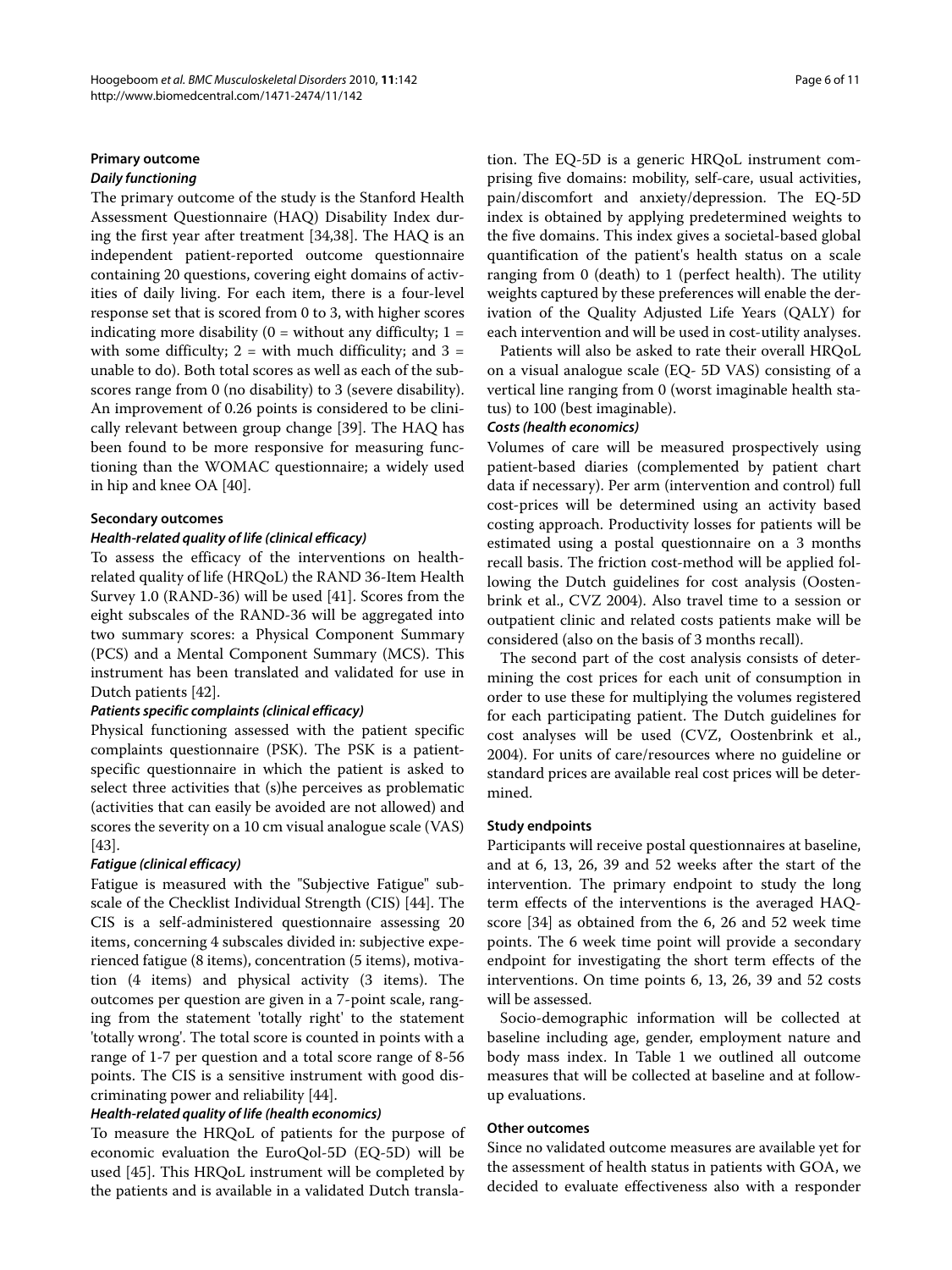| <b>Outcome (Instrument)</b>            |                    | <b>Time Points (weeks)</b> |                |                    |                |                |  |
|----------------------------------------|--------------------|----------------------------|----------------|--------------------|----------------|----------------|--|
|                                        | $\mathbf 0$        | 6                          | 13             | 26                 | 39             | 52             |  |
|                                        |                    |                            |                |                    |                |                |  |
| Daily functioning (HAQ) [34]           | $\pmb{\times}$     | $\pmb{\mathsf{X}}$         | $\pmb{\times}$ | $\pmb{\times}$     | $\pmb{\times}$ | $\pmb{\times}$ |  |
| HRQoL (RAND-36) [42]                   | $\pmb{\mathsf{X}}$ | $\mathsf X$                |                | $\pmb{\mathsf{X}}$ |                | $\pmb{\times}$ |  |
| HRQoL (EuroQol EQ-5d) [45]             | X                  | $\pmb{\mathsf{X}}$         | $\pmb{\times}$ | X                  | X              | X              |  |
| Patient specific complaints (PSK) [43] | $\pmb{\mathsf{X}}$ | $\pmb{\mathsf{X}}$         |                | $\mathsf{X}$       |                | $\pmb{\times}$ |  |
| Fatigue (CIS-8) [44]                   | X                  | X                          |                | X                  |                | X              |  |
| Physical activity (SQUASH) [48]        | $\mathsf{X}$       | $\mathsf X$                |                | $\pmb{\mathsf{X}}$ |                | $\pmb{\times}$ |  |
| Illness Cognitions (ICQ) [65]          | $\mathsf{X}$       | $\mathsf{X}$               |                | $\mathsf{X}$       |                | X              |  |
| Patient Global Assessment (PGA) [50]   |                    | X                          |                | X                  |                | X              |  |
| Self-efficacy (GSES) [51]              | $\pmb{\mathsf{X}}$ | $\mathsf X$                |                | X                  |                | X              |  |
| Kinesiophobia (TSK) [66]               | X                  | X                          |                | X                  |                | X              |  |
| Costs                                  |                    | X                          | X              | X                  | X              | X              |  |

Abbreviations: HRQoL = Health related quality of life.

analysis. We developed an adapted version of the OMER-ACT-OARSI Responder Criteria as the secondary outcome measure of our study [\[46](#page-10-17)]. This composite index permits presentation of results of symptom modifying clinical trials in OA based on individual patient responses (responder yes/no). In this study, patients are considered responders if at least 3 of the 6 targeted areas (i.e. physical functioning, pain, fatigue, physical activity, acceptance, and patient global assessment) improve by  $\geq 20\%$  [[47](#page-10-18)]. We assess the targeted areas with the following secondary outcome measures: RAND-36-pain, PSK, CIS and SQUASH, ICQ, PGA (as described below).

#### *Physical activity*

The Short QUestionnaire to ASsess Health-enhancing physical activity (SQUASH) [[48\]](#page-10-12) will be used to measure physical activity. The SQUASH measures habitual physical activity level and is structured in a way that allows comparing the results to international physical activity guidelines. The questions are prestructured into activities at work, activities to/from work, household activities, leisure-time activities and sports activities. Spearman correlation has shown an overall reproducibility of 0.58 (p < 0.05) for the SQUASH. The SQUASH has been validated using an accelerometer, the CSA Inc. Activity Monitor (model AM7164-2.2), showing a Spearman correlation coefficient between CSA readings and total activity score of 0.45 (95% CI 0.17-0.66) [\[48](#page-10-12)].

#### *Illness cognitions*

Illness cognitions (acceptance and helplessness) are measured using the Illness Cognitions Questionnaire (ICQ). The ICQ is an 18-item questionnaire measuring three generic illness cognitions: helplessness, acceptance and disease benefits. Participants rate the extent to which they agree with the statements on a 4-point Likert scale, ranging from 1 (not at all) to 4 (completely). Higher scores at subscales reflect higher levels of agreement with that generic illness cognition. The scale has excellent construct and internal validity [\[49](#page-10-19)]. In this study we use the subscales acceptance and helplessness.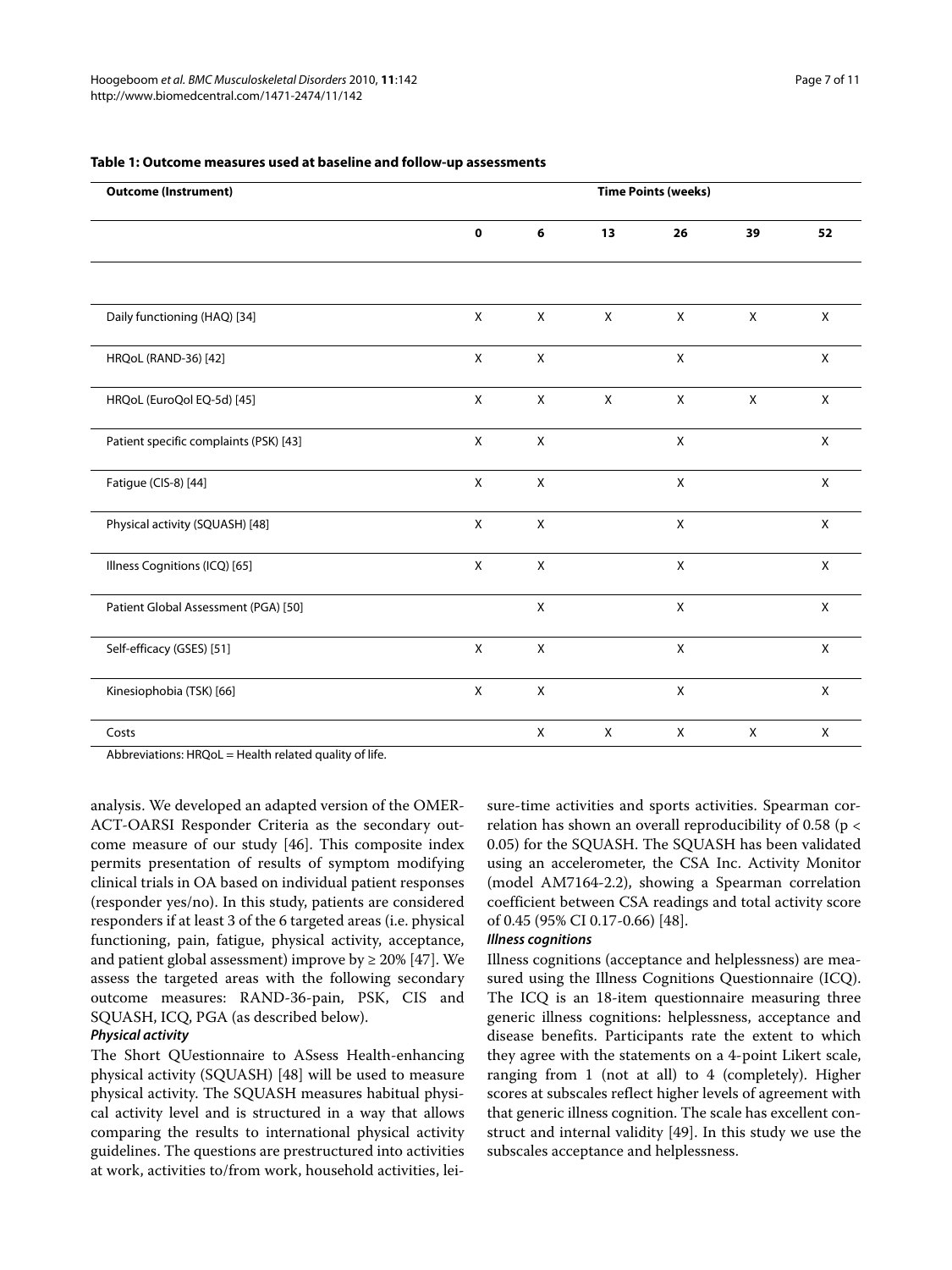## *Global perceived improvement*

Patient Global Assessment (PGA) is assessed by patients on a 8-point scale  $(1 = vastly$  worsened;  $8 = \text{completely}$ recovered) [[50\]](#page-10-14).

## *Self-efficacy*

Self-efficacy is evaluated with the General Self-Efficacy Scale (GSES) - the Dutch Language Version; a self-administered questionnaire assessing 10 items, concerning problems in daily living and the capability to bring up solutions for these problems [\[51\]](#page-10-15). The scores of the questions are rated on a 4-point scale. Possible responses are not at all true, hardly true, moderately true and exactly true yielding a total score between 10 and 40 points. A higher score represents a higher level of self-efficacy. The GSES was found to be configurally equivalent across 28 nations, and it forms only one global dimension. High reliability, stability, and construct validity of the GSES were confirmed in earlier studies [\[51\]](#page-10-15).

#### **Randomization, allocation concealment and blinding**

Participants included in the study are randomly assigned to one of the treatment programmes. Restricted randomization will be used by randomly varied block sizes (2 to 6) [[52\]](#page-10-20). A computer-generated randomization sequence table will be produced with random allocation software [[53\]](#page-10-21) by an independent researcher (DJ). Subsequently an independent person will assign patients to one of the treatment groups. This person has no information about the persons included and has no influence on the assignment sequence or on the decision about eligibility of patients.

Patients and health care providers allocated to the experimental and active control group will be aware of the allocated arm, whereas the outcome assessor and data analysts will be kept blinded to the allocation.

#### **Sample size**

For the sample size calculation we used the statistical package G\*power 3.0.10 [[54](#page-10-22)]. We utilized the equation for sample size required per group using an unpaired t-test to compare differences between two independent means. To detect a minimal clinically important change of 0.26 points [\[39](#page-10-5)] in mean HAQ scores between both groups, assuming a SD of: 0.66 (SE\*???8N =  $0.04$ \*??? $\zeta$ τ271 = 0.66) [[40\]](#page-10-6) with 80% power and a two-sided 5% level, we will need 102 patients per arm (effect size is  $0.26/0.66 = 0.39$ ). The abovementioned sample size calculation is relevant for analyses with independent t-tests.

In our analyses, however, we will use the baseline HAQ as a covariate. By a straightforward generalisation of the method described in Borm et al [[55\]](#page-10-23), it can be shown that in this case the sample size must be multiplied by (1-(k-1)ρ)/k -  $\rho_B^2$  (see note below), where k is the number of follow-up assessments (3 in our case), where  $\rho_B$  is the correlation between the outcome measured at baseline and at follow-up and where  $p$  is the correlation between the follow-up measurements. Although some publications report test-rest correlation for the HAQ of more than 0.8 (31), there is no direct information about the correlation that is to be expected in our trial. We expect  $\rho_{\rm B}$  to be smaller than  $p$  (even within the treatment groups), because the interventions will be 'between' the baseline and follow-up assessments. The interventions may not have the same effect on all patients and therefore decrease the correlation. When *p* is between 0.7 and 0.9 and  $\rho_B$  = p-0.2, the sample size can be reduced by a (design) factor 0.44 to 0.55. For p between 0.8 and 0.9 and  $\rho_B$  = *p*-0.1, the sample size can be reduced by a factor 0.38 to 0.44. A trial with 55 patients per treatment group will then have at least 80% power (when the design factor is 0.55). In the most optimistic scenario, when the design factor is 0.38, the study has slightly over 90% power.

Finally, as the patients will be treated in groups (cluster) of approximately eight, the patient numbers have to be increased by a factor  $1+(8-1)*{\text{ICC}}$ . For ICC = 0.05, this leads to 74 patients. In order to compensate for possible drop-outs (15%), we plan to enrol 85 patients per treatment group.

Note:

When  $Y = mean(Y_1, ... Y_k)$  and the baseline and followup measurements Y<sub>i</sub> all have standard deviation  $σ$ , the variance of Y is  $((1+(k-1)p)/k)\sigma^2$ , the correlation between B and Y is k  $\rho_B$ /sqrt(k+(k(k-1) p) and the formula in Borm *et al* yields the design factor  $(1-(k-1)\rho)/k - \rho_B^2$ .

## **Planned data analysis**

Study data are entered in Access 2003, exported to the statistical package STATA v10 stored on a secure network drive. Five percent of the data will be entered twice to assess percentage and nature of typing errors. All paper records are stored in a locked cabinet in an anonymised format. The researcher will check for any missing data and will manage this according to the recommendations of the questionnaires. Descriptive statistics will be used to determine participant characteristics. Continuous variables will be reported using means, standard deviations (SD) and inter-quartile ranges when appropriate, if not median and ranges are shown. For dichotomous/categorical variables, we will display absolute numbers and percentages. The primary analysis will be according to the intention to treat principle.

## *Clinical efficacy*

The primary variable, HAQ during the first year after treatment, will be analysed with a random effects model with the HAQ scores after 6, 26 and 52 weeks as dependent variable. The fixed factors will be assessment (6, 26 or 52 weeks), treatment group, sex and baseline value. In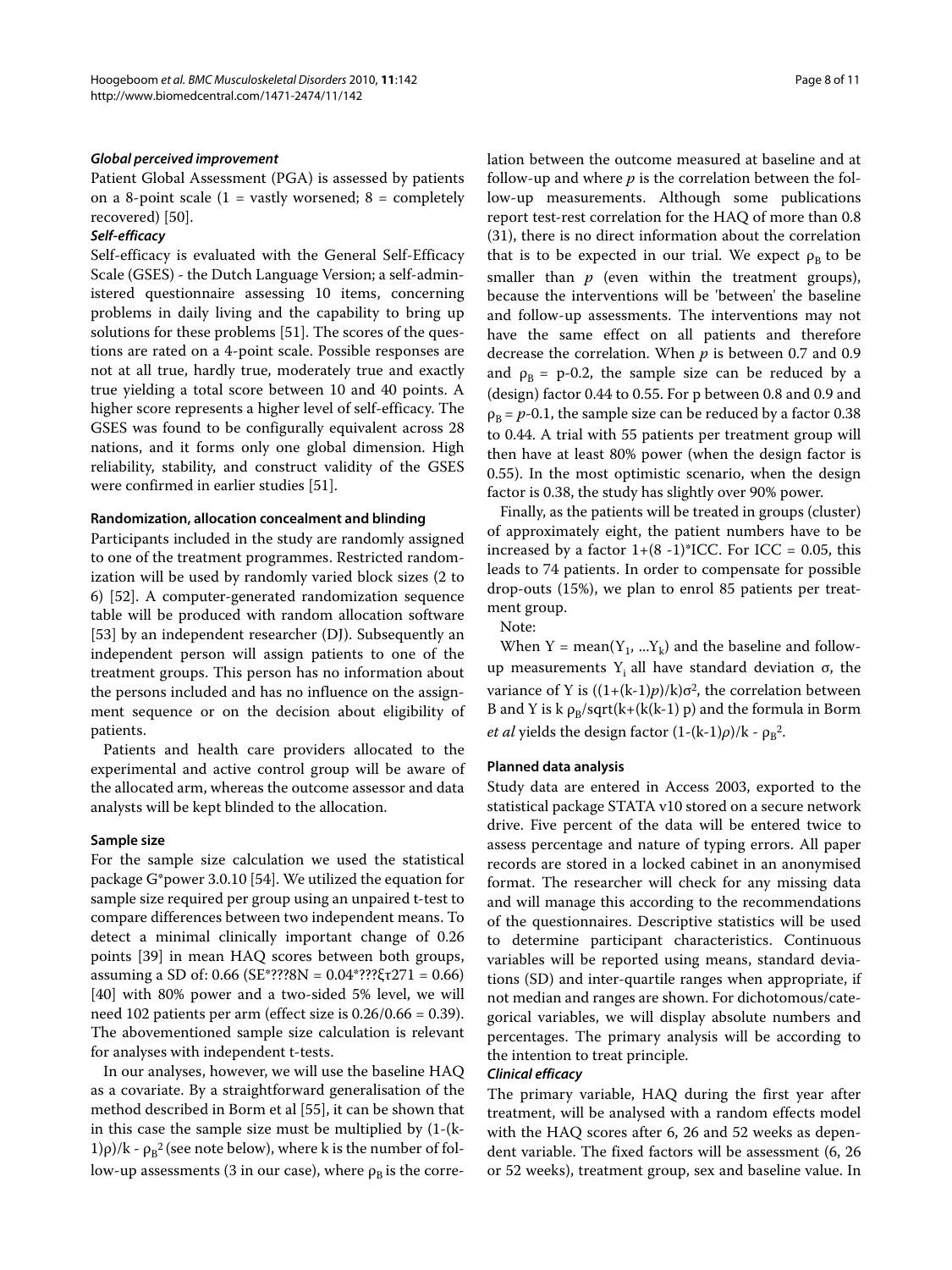order to account for the group wise treatment and the repeated measurements, the random effects group and patient will be included.

HAQ immediately after treatment will be evaluated in a random effects model with fixed factors treatment group, sex and baseline value, and random factor group. All other continuous variables will be analysed in a similar way. Skewed variables will be transformed before analysis. For dichotomous outcomes, random effects general linear models with Bernoulli distribution and linear link function will be used, similar to the ones described for continuous outcomes.

Changes in effect size over time will be evaluated by adding the interaction of assessment and treatment group to the model.

## *Health economics*

The economic evaluation is based on the general principles of a cost-effectiveness analysis and cost-utility analysis. For the cost-effectiveness analysis we will calculate the incremental cost-effectiveness ratio (ICER) as cost per unit improvement on the HAQ. For the cost-utility analysis we will calculate the ICER as cost per Qaly gained. This ICER will be evaluated stochastically and uncertainty will be determined using the bootstrap method and/or Fieller method. A cost-effectiveness acceptability curve will be derived that is able to evaluate efficiency by using different thresholds (Willingness To Pay) for a QALY. The impact of uncertainty surrounding deterministic parameters (for example cost-prices) on the ICER will be explored using one-way sensitivity analyses on the range of extremes. The economic evaluation is done along-side the clinical trial and consequently adheres to the earlier presented design.

## **Discussion**

To date, research on NPT options for OA has mainly focused upon patients with hip and knee OA. In 2008, NICE disseminated multiple recommendations for future OA research based on the research hiatuses they identified. One of their research questions was: "What are the benefits of individual and combination OA therapies in people with multiple joint region pain?". This study will contribute to the body of evidence on NPT in GOA patients.

A possible limitation in our study is the limited contrast in the content of the experimental and control intervention. Both interventions were developed from a clinical and pragmatic perspective. Since both interventions should be directly implementable in clinical practice after study completion, we created two treatment protocols according to the recommendations outlined in OA guidelines and current best-practice. The content of both interventions is very similar but several critical differences are apparent such as the mode of delivery, the number of involved health care providers and the number of groupsessions. Specific insights in the effectiveness and costs of these differences will aid health care providers and care vendors in their decision making for the management of patients with GOA.

To our knowledge we are the first to define GOA from a clinical rather than a radiographic perspective, as no consistent clinical useful definition of GOA is available. In 1952, Kellgren and Moore defined GOA as involvement of multiple joints combined with Heberden's nodule [\[31](#page-9-23)]. Since then, multiple definitions of GAO have been used, for the greater part based on radiological changes. Most definitions state that GOA involves at least three joints [[31\]](#page-9-23), although this again is questioned [[27\]](#page-9-24). The group of joints most often incorporated in definitions are the hands, neck, lower back, knees and hips [\[7](#page-9-5)[,56](#page-10-24)[,57](#page-10-25)], whereas other definitions postulate that the involvement of atypical joints [\[25](#page-9-21)[,26](#page-9-25)] or hallux valgus [\[25](#page-9-21)[,58](#page-10-26)] is essential for GOA. To date, two specific phenotypes of GOA have been established [[28\]](#page-9-26), however, these phenotypes are far from useful in daily practice as these phenotypes only represent a very small proportion of patients with OA-like complaints in multiple joints. Considering the low feasibility and desirability of obtaining radiographs of a large number of joint in clinical practice, we believe that clinical signs and symptoms should also be taken into account in the definition of GOA. Especially, since pain at multiple joint sites is associated with lower levels of functioning [[21,](#page-9-18)[23,](#page-9-19)[59](#page-10-27)[-61](#page-10-28)], more pain [[21,](#page-9-18)[23,](#page-9-19)[59,](#page-10-27)[60\]](#page-10-29) and higher levels of distress [[21](#page-9-18),[59](#page-10-27),[62](#page-10-30)], and complaints rather than radiographic OA are the main motivation for patients to engage in therapy. So, for the purpose of this project we formulated a pragmatic definition of GOA (as described earlier) based upon literature findings and on the basis of consensus of several clinicians and health professionals with experience with patients with GOA.

There is a need for outcome measures to evaluate selfmanagement interventions [\[63](#page-10-31)]. Self-management is defined as the individual's ability to manage the symptoms, treatment, physical and psychosocial consequences and lifestyle changes inherent in living with a chronic condition [\[64](#page-10-32)]. Characteristically, one or more of these areas are addressed by self-management interventions [[63\]](#page-10-31). In our study we target physical functioning, pain, fatigue, physical activity, and acceptance. However, no comprehensive outcome measure is available to measure all these different aspects. Mulligan *et al* (2005) state that when designing a self-management intervention, it is important to be clear about what the intervention is designed to achieve, in what areas it is likely to have an effect, and to choose outcome measures accordingly [\[63](#page-10-31)]. Therefore, we decided to include a responder analysis derived from the OMERACT-OARSI responder criteria [[46\]](#page-10-17) - as one of the secondary measures in our analysis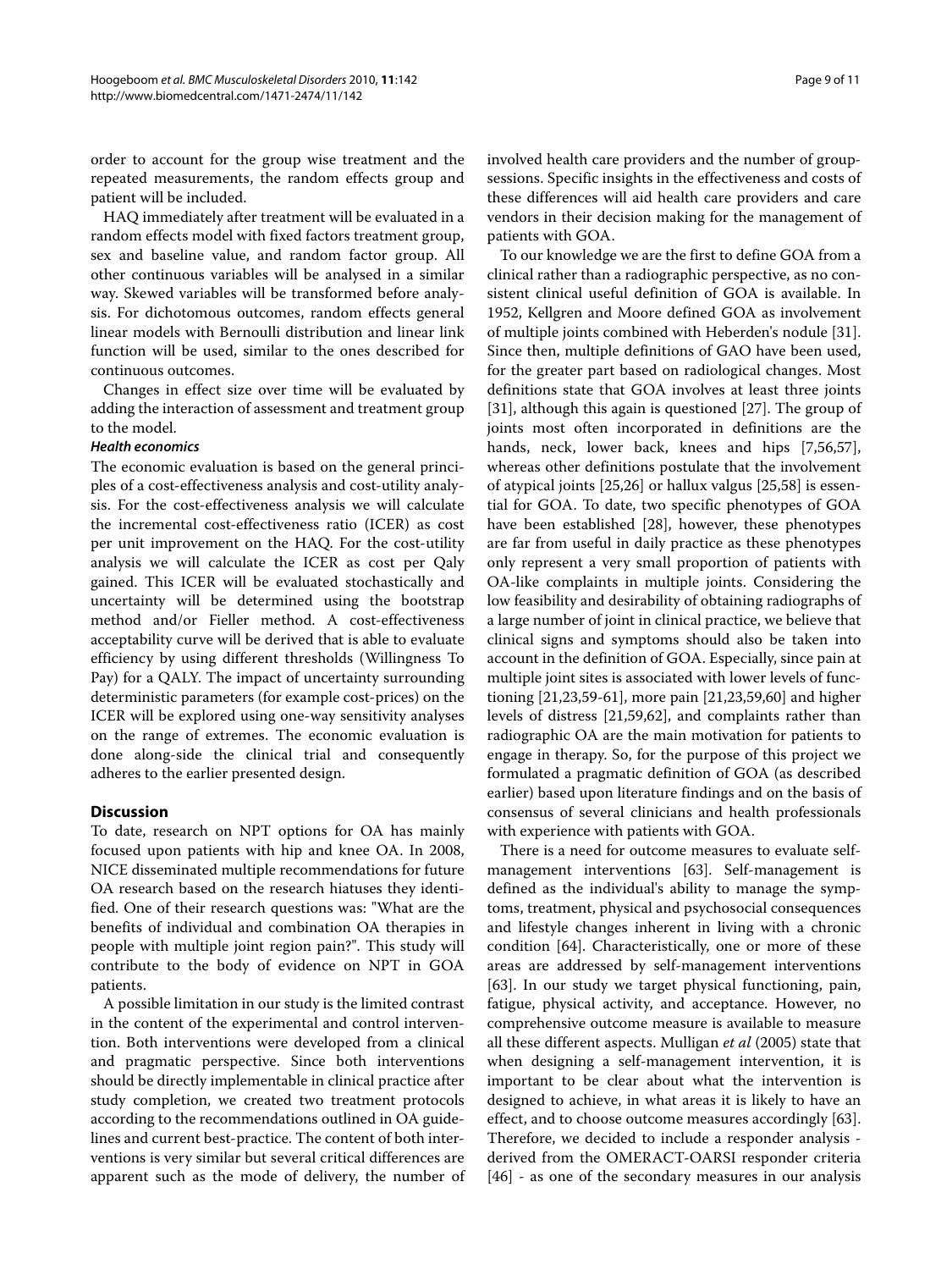that specifically evaluates those areas we aim to address. In a future publication we intend to evaluate and discuss this method of assessing self-management interventions.

In conclusion, this study will provide additional insights in the effectiveness of non-pharmacological interventions for GOA. The publication of our study protocol enables future readers to compare what was originally intended with what was actually done, thus preventing both "data dredging" and post-hoc revisions of study aims.

#### **Competing interests**

The authors declare that they have no competing interests.

#### **Authors' contributions**

Authors TJH, MJPMS, RAB, JC, AAB, CHME; 1) have all contributed to conception and design of this trial; 2) have been involved in drafting the manuscript and revising it critically for important intellectual content; and 3) have given final approval of this version to be published.

#### **Acknowledgements**

The grant supporter of this study is the Department of Rheumatology of the Sint Maartenskliniek hospital, Nijmegen, The Netherlands. We are grateful to the dedicated group of allied health professionals and planners at the Sint Maartenskliniek Hospital Nijmegen and Woerden: Clarinda Kersten-Smit, Claudia Kleinveld, Eliane van Gorselen, Ineke Wiegman, Ingrid Geerdink, Janneke de Bruin, Jeannette Derks, Leonie Rietveld, Petra Koelmans, Sylvia Jansma and Wouter Kroon.

#### **Author Details**

1Department of Rheumatology, Sint Maartenskliniek, Nijmegen, The Netherlands and 2Department of Epidemiology, School for Public Health and Primary Care (Caphri), Maastricht University, Maastricht, The Netherlands

#### Received: 10 March 2010 Accepted: 1 July 2010 Published: 1 July 2010

#### **References**

- <span id="page-9-0"></span>Petersson IF, Jacobsson LT: Osteoarthritis of the peripheral joints[.](http://www.ncbi.nlm.nih.gov/entrez/query.fcgi?cmd=Retrieve&db=PubMed&dopt=Abstract&list_uids=12473271) Best Pract Res Clin Rheumatol 2002, 16:741-760.
- <span id="page-9-1"></span>2. Cooper C, Snow S, McAlindon TE, Kellingray S, Stuart B, Coggon D, et al.: Risk factors for the incidence and progression of radiographic knee osteoarthritis**[.](http://www.ncbi.nlm.nih.gov/entrez/query.fcgi?cmd=Retrieve&db=PubMed&dopt=Abstract&list_uids=10817551)** Arthritis Rheum 2000, 43:995-1000.
- <span id="page-9-3"></span>3. Felson DT, Zhang Y: An update on the epidemiology of knee and hip osteoarthritis with a view to prevention**.** Arthritis Rheum 1998, 41:1343-1355.
- 4. Felson DT: An update on the pathogenesis and epidemiology of osteoarthritis**[.](http://www.ncbi.nlm.nih.gov/entrez/query.fcgi?cmd=Retrieve&db=PubMed&dopt=Abstract&list_uids=15049520)** Radiol Clin North Am 2004, 42:1-9. v
- <span id="page-9-2"></span>5. Hart DJ, Doyle DV, Spector TD: Incidence and risk factors for radiographic knee osteoarthritis in middle-aged women: the Chingford Study**.** Arthritis Rheum 1999, 42:17-24.
- <span id="page-9-4"></span>6. Garstang SV, Stitik TP: Osteoarthritis: epidemiology risk factors and pathophysiology**[.](http://www.ncbi.nlm.nih.gov/entrez/query.fcgi?cmd=Retrieve&db=PubMed&dopt=Abstract&list_uids=17079976)** Am J Phys Med Rehabil 2006, 85:S2-11.
- <span id="page-9-5"></span>7. Gunther KP, Sturmer T, Sauerland S, Zeissig I, Sun Y, Kessler S, et al.: Prevalence of generalised osteoarthritis in patients with advanced hip and knee osteoarthritis: the Ulm Osteoarthritis Study**.** Ann Rheum Dis 1998, 57:717-723.
- <span id="page-9-6"></span>8. Zhang W, Moskowitz RW, Nuki G, Abramson S, Altman RD, Arden N, et al.: OARSI recommendations for the management of hip and knee osteoarthritis Part II OARSI evidence-based, expert consensus guidelines**.** Osteoarthritis Cartilage 2008, 16:137-162.
- <span id="page-9-7"></span>9. Zhang W, Moskowitz RW, Nuki G, Abramson S, Altman RD, Arden N, et al.: OARSI recommendations for the management of hip and knee osteoarthritis part I:critical appraisal of existing treatment guidelines and systematic review of current research evidence**.** Osteoarthritis Cartilage 2007, 15:981-1000.
- <span id="page-9-8"></span>10. Chodosh J, Morton SC, Mojica W, Maglione M, Suttorp MJ, Hilton L, et al.: Meta-analysis: chronic disease self-management programs for older adults**.** Ann Intern Med 2005, 143:427-438.
- <span id="page-9-9"></span>11. Warsi A, LaValley MP, Wang PS, Avorn J, Solomon DH: Arthritis selfmanagement education programs: a meta-analysis of the effect on pain and disability**.** Arthritis Rheum 2003, 48:2207-2213.
- <span id="page-9-10"></span>12. Deyle GD, Henderson NE, Matekel RL, Ryder MG, Garber MB, Allison SC: Effectiveness of manual physical therapy and exercise in osteoarthritis of the knee. A randomized controlled trial**.** Ann Intern Med 2000, 132:173-181.
- 13. Deyle GD, Allison SC, Matekel RL, Ryder MG, Stang JM, Gohdes DD, et al.: Physical therapy treatment effectiveness for osteoarthritis of the knee: a randomized comparison of supervised clinical exercise and manual therapy procedures versus a home exercise program**.** Phys Ther 2005, 85:1301-1317.
- <span id="page-9-11"></span>14. Fransen M, Crosbie J, Edmonds J: Physical therapy is effective for patients with osteoarthritis of the knee: a randomized controlled clinical trial**.** J Rheumatol 2001, 28:156-164.
- <span id="page-9-12"></span>15. Roddy E, Zhang W, Doherty M: Aerobic walking or strengthening exercise for osteoarthritis of the knee? A systematic review**.** Ann Rheum Dis 2005, 64:544-548.
- <span id="page-9-13"></span>16. Weinberger M, Tierney WM, Cowper PA, Katz BP, Booher PA: Costeffectiveness of increased telephone contact for patients with osteoarthritis. A randomized controlled trial**.** Arthritis Rheum 1993, 36:243-246.
- <span id="page-9-14"></span>17. Rene J, Weinberger M, Mazzuca SA, Brandt KD, Katz BP: Reduction of joint pain in patients with knee osteoarthritis who have received monthly telephone calls from lay personnel and whose medical treatment regimens have remained stable**[.](http://www.ncbi.nlm.nih.gov/entrez/query.fcgi?cmd=Retrieve&db=PubMed&dopt=Abstract&list_uids=1575787)** Arthritis Rheum 1992, 35:511-515.
- <span id="page-9-15"></span>18. Weinberger M, Tierney WM, Booher P, Katz BP: Can the provision of information to patients with osteoarthritis improve functional status? A randomized controlled trial**.** Arthritis Rheum 1989, 32:1577-1583.
- <span id="page-9-16"></span>19. Eakin E, Reeves M, Lawler S, Graves N, Oldenburg B, Del MC, et al.: Telephone counseling for physical activity and diet in primary care patients**.** Am J Prev Med 2009, 36:142-149.
- <span id="page-9-17"></span>20. Bulthuis Y, Drossaers-Bakker KW, Taal E, Rasker J, Oostveen J, van't Pad BP, et al.: Arthritis patients show long-term benefits from 3 weeks intensive exercise training directly following hospital discharge**.** Rheumatology (Oxford) 2007, 46:1712-1717.
- <span id="page-9-18"></span>21. Croft P, Jordan K, Jinks C: "Pain elsewhere" and the impact of knee pain in older people**.** Arthritis Rheum 2005, 52:2350-2354.
- 22. Kamaleri Y, Natvig B, Ihlebaek CM, Bruusgaard D: Localized or widespread musculoskeletal pain: does it matter? Pain 2008, 138:41-46.
- <span id="page-9-19"></span>23. Peat G, Thomas E, Wilkie R, Croft P: Multiple joint pain and lower extremity disability in middle and old age**.** Disabil Rehabil 2006, 28:1543-1549.
- <span id="page-9-20"></span>24. Splawinski J, Kuzniar J: Clinical trials: active control vs placebo--what is ethical? Sci Eng Ethics 2004, 10:73-79.
- <span id="page-9-21"></span>25. Carroll GJ: Polyarticular osteoarthritis--two major phenotypes hypothesized**.** Med Hypotheses 2006, 66:315-318.
- <span id="page-9-25"></span>26. Ala-Kokko L, Baldwin CT, Moskowitz RW, Prockop DJ: Single base mutation in the type II procollagen gene (COL2A1) as a cause of primary osteoarthritis associated with a mild chondrodysplasia**.** Proc Natl Acad Sci USA 1990, 87:6565-6568.
- <span id="page-9-24"></span>27. Cooper C, Egger P, Coggon D, Hart DJ, Masud T, Cicuttini F, et al.: Generalized osteoarthritis in women: pattern of joint involvement and approaches to definition for epidemiological studies**[.](http://www.ncbi.nlm.nih.gov/entrez/query.fcgi?cmd=Retrieve&db=PubMed&dopt=Abstract&list_uids=8923371)** J Rheumatol 1996, 23:1938-1942.
- <span id="page-9-26"></span>28. Carroll GJ, Breidahl WH, Jazayeri J: Confirmation of two major polyarticular osteoarthritis (POA) phenotypes--differentiation on the basis of joint topography**.** Osteoarthritis Cartilage 2009, 17:891-895.
- 29. Dougados M, Nakache JP, Gueguen A: Criteria for generalized and focal osteoarthritis**[.](http://www.ncbi.nlm.nih.gov/entrez/query.fcgi?cmd=Retrieve&db=PubMed&dopt=Abstract&list_uids=8938865)** Rev Rhum Engl Ed 1996, 63:569-575.
- 30. Loughlin J, Irven C, Fergusson C, Sykes B: Sibling pair analysis shows no linkage of generalized osteoarthritis to the loci encoding type II collagen, cartilage link protein or cartilage matrix protein**.** Br J Rheumatol 1994, 33:1103-1106.
- <span id="page-9-23"></span>31. Kellgren JH, Moore R: Generalized osteoarthritis and Heberden's nodes**.** Br Med J 1952, 1:181-187.
- 32. Riyazi N, Meulenbelt I, Kroon HM, Ronday KH, Hellio le Graverand MP, Rosendaal FR, et al.: Evidence for familial aggregation of hand hip, and spine but not knee osteoarthritis in siblings with multiple joint involvement: the GARP study**[.](http://www.ncbi.nlm.nih.gov/entrez/query.fcgi?cmd=Retrieve&db=PubMed&dopt=Abstract&list_uids=15458958)** Ann Rheum Dis 2005, 64:438-443.
- <span id="page-9-22"></span>33. Vignon E: Hand osteoarthritis and generalized osteoarthritis: a need for clarification**.** Osteoarthritis Cartilage 2000, 8(Suppl A):S22-S24.